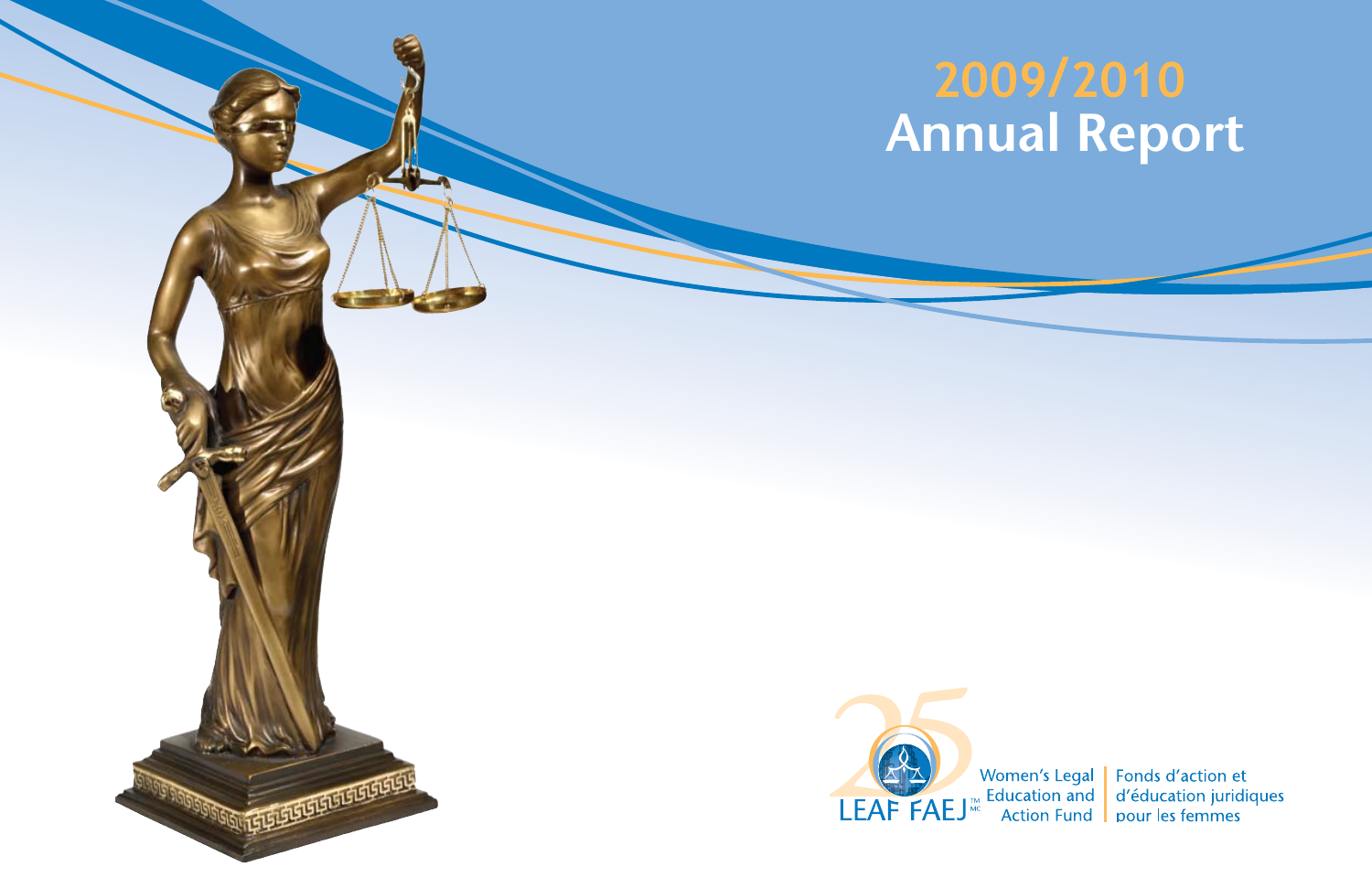# Table of Contents

LEAF is the sole organization in Canada dedicated to using litigation, law reform and public education through the *Charter of Rights and Freedoms* to address the source of women's inequality.

- **2** LEAF at a Glance
- **3** Chairperson and Executive Director's Message
- **4** Litigation and Law Reform
- **7** Equality Rights Central
- **8** Public Legal Education
- **10** Event Support
- **13** Fund Development
- **15** Finances 2009-2010
- **16** People at LEAF
- **18** Support LEAF

# Our Mission

LEAF is a national, non-profit organization committed to using the *Charter of Rights and Freedoms* to promote equality for women and girls. Through legal action, public education and law reform, LEAF is committed to confront all forms of discrimination in its efforts to achieve equality for women.



Women's Legal Education and Action Fund (LEAF) 60 St. Clair Avenue East. Suite 703 Toronto, ON M4T 1N5 www.leaf.ca

Tel.: 416-595-7170 Fax: 416-595-7191 Toll Free: 1-888-824-5323 E-mail: info@leaf.ca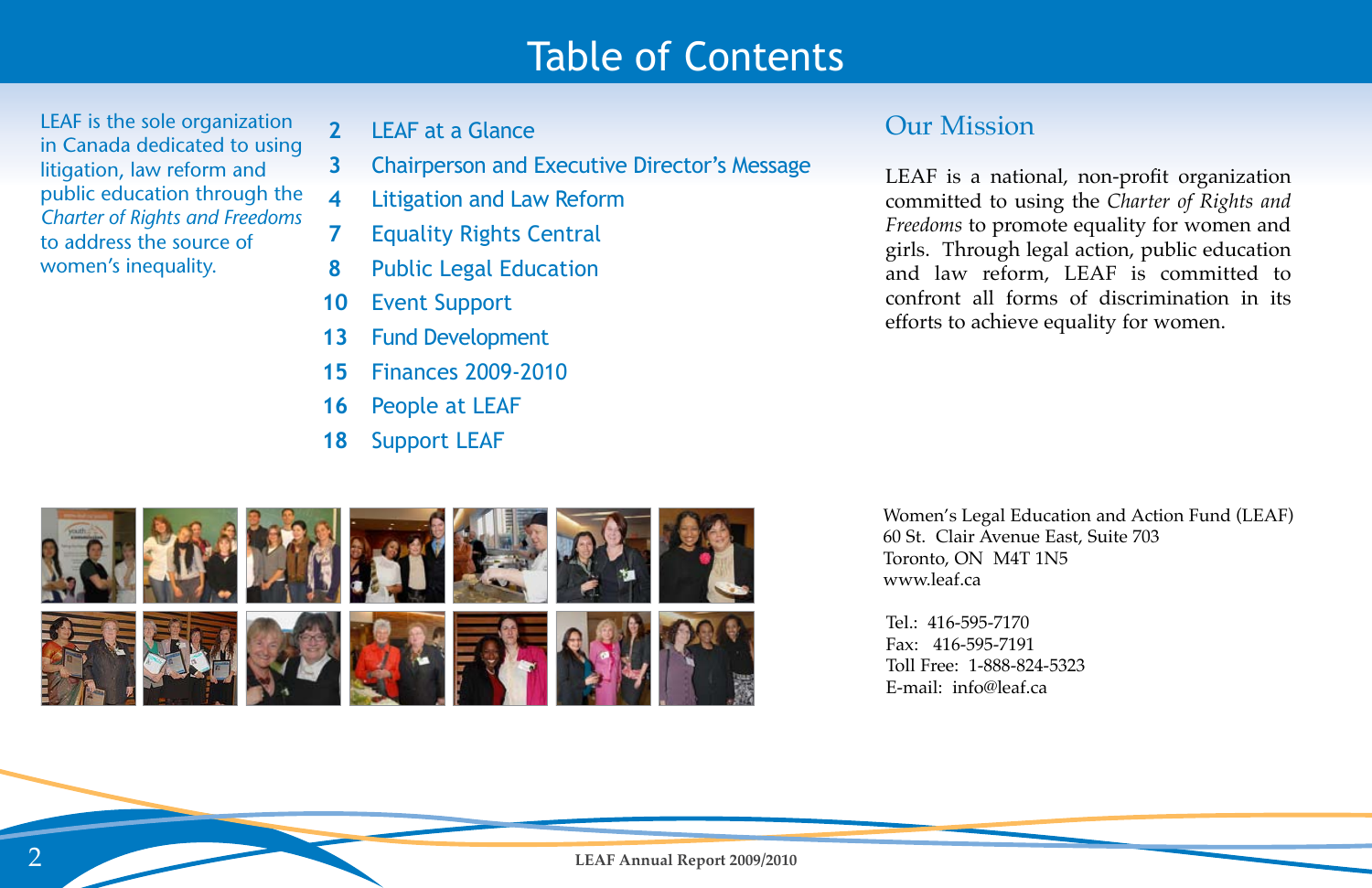# Chairperson and Executive Director's Message



Annual reports provide an opportunity to reflect on the past year's achievements and challenges - this is a happy task for both of us. The past year at LEAF has been exciting, productive, challenging, demanding, but more often energizing; all the things expected from working with a feminist organization seeking to advance women's equality in tough political and economic times.

Doris Buss, Chairperson

LEAF's work has changed in recent years as the social justice climate across the nation has changed. Canada's tradition of human rights leadership is eroding. Engaged and informed organizations, like LEAF, are essential to ensure the country lives up to its domestic and international human rights and social justice obligations. Healthy civil society enriches us all; it strengthens democracy, deepens our social attachments, and it builds a community based on values of inclusion and equality.



LEAF's work in this changing political and economic climate is more important than ever. As you flip through the pages of this report, or perhaps read through our website, you will see the many different areas in which LEAF is working to ensure that women's equality is protected and advanced. The challenges to women's equality in Canada come from various directions, and raise unique and complex legal issues; women's equal status under the *Indian Act*, equal access to pensions and retirement benefits, insidious sex discrimination in the work place, barriers to access to justice, and so on.

Audrey M. Johnson, **Executive Director** 

Over the past year, LEAF has worked to address these issues through the courts, legislatures, and to increase public awareness through the media. We have been able to do this work because of the hundreds of hours of volunteer time, the donations made by women and men across the country, the dedication of our Branches and individual members. Thank you for your time and commitment. We also acknowledge and thank the Board for its leadership, and staff for their hard work and unwavering dedication.

We take this opportunity to invite you to work with us in making women's equality an issue that must be heard. It is precisely now, in this moment of strained economic and political circumstances, that organizations like LEAF need to ensure that a rich, informed, and respectful public discussion of social justice takes place in the public sphere. Join us, in whatever way you can, to make sure that women's equality is talked about and insisted upon in Canada. We need your voice.

bis faur Arhun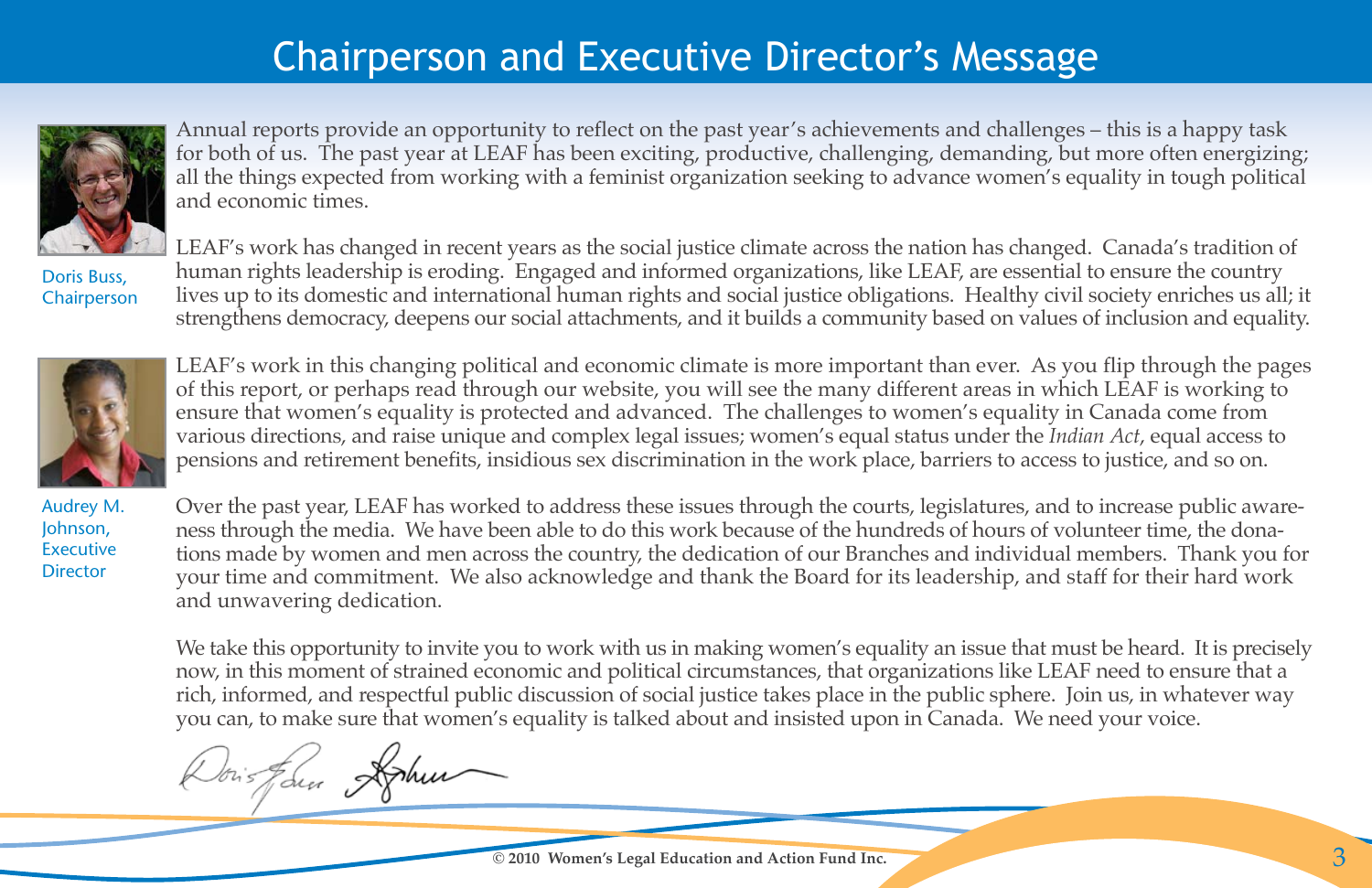LEAF has established landmark victories for women on a wide range of issues from:

- Violence against women
- Workplace inequalities
- Maternity benefits
- Reproductive freedoms

LEAF made submissions during 2009-10 to:

- 1. The Parliamentary Standing Committee on Justice and Human Rights supporting the continued regulation of hate speech under human rights legislation in general and under s.13 of the *Canadian Human Rights Act* in particular (December 18, 2009).
- 2. The Parliamentary Standing Committee on the Status of Women arguing that the federal Public Sector *Equitable Compensation Act* substantially erodes the fundamental rights of women who work in the public sector to equal pay for work of equal value, contrary to s.15 of the *Charter* (June 5, 2009).
- 3. The Canadian Human Rights Commission in its consultation on a proposed report card on the progressive realization of human rights in Canada. LEAF's brief argues that if the Commission is going to produce such a report card, it must ensure that it adequately tracks the key indicators of women's inequality. (May 22, 2009)
- 4. Labour Program of Human Resources Skills Development Canada in its review of Labour Standards under the Canada Labour Code, arguing that substantive equality demands that there be no length of service requirement or qualifying threshold for entitlement to maternity or parental leave under the Code. (May 19, 2009)

*Micmac Nation of Gespeg v. Canada* - This appeal raised emerging and significant questions of constitutional law with respect to the treatment of affirmative action programs under s.15(2) of the *Charter*. The appeal involved a s.15(1) *Charter* challenge by the Micmac Nation of Gespeg to a federal government Elementary / Secondary Education Program. The Program offers financial assistance, including for housing, meals, books, and supplies, to students who attend schools off reserve. The Program is only available to students who ordinarily live on reserve (or Crown land). The Micmac of Gespeg are a landless band and are thus excluded from the Program. The federal government argued that the Court need not consider the Micmac's s.15(1) claim, since the Program is ameliorative and thus protected by s.15(2) of the Charter. LEAF argued that where an ameliorative (affirmative action) program is challenged by a disadvantaged group on the basis of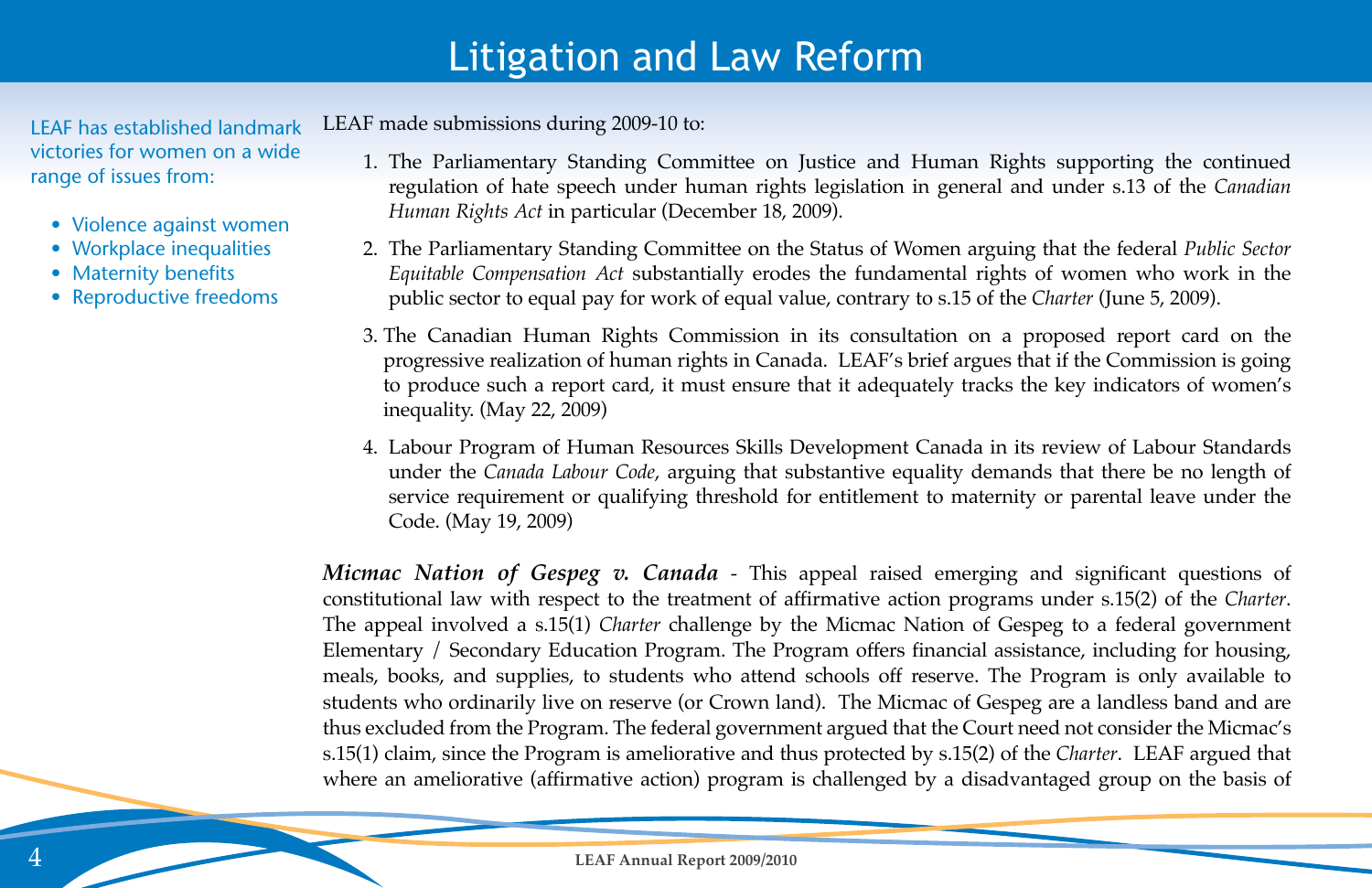under-inclusion, the constitutional protection offered by s.15(2) does not apply and the Court must examine the claim under s.15(1). The Court released its decision in December 2009 and decided the case on grounds other than those addressed by LEAF.

*Withler v. Canada* (**SCC**) - *Withler* involves a federal government supplementary death benefit ("SDB") paid to spouses of deceased civil servants and armed forces members. The claimants allege that the legislation discriminates based on age. The claimant class members are spouses of deceased civil servants and armed forces members. Noting that the overwhelming majority of surviving spouses are women, LEAF argued that the Supreme Court must consider the specific impact of the reduced benefit on elderly women. LEAF emphasized the financial vulnerability of elderly women, arising from the effects of systemic labour market discrimination, their caregiving roles and the limited participation of women in the workforce historically. LEAF argued that the exclusion of predominantly elderly single women from a scheme which is intended to offer transitional funding upon the death of a spouse is discriminatory; the exclusion exacerbates their already existing economic and social inequality. LEAF also intervened in the case to advance the Section 15 equality rights analysis in terms of the jurisprudence and theoretical approach.

*Caron v. Alberta* (SCC) - LEAF, in coalition with the Council of Canadians with Disabilities, the Charter Committee on Poverty Issues and the Poverty and Human Rights Law Centre, intervened in the Supreme Court of Canada case of *Alberta v. Caron*. The appeal concerns the discretion of the Courts to award advance costs to claimants who would otherwise be unable to litigate their public interest claims. The test for advance interim costs, also referred to as *Okanagan* costs, was set out by the Supreme Court of Canada in its 1993 decision in British Columbia (Minister *of Forests) v. Okanagan Indian Band*. The decision of the Supreme Court in Caron will have significant implications for access to justice for disadvantaged and marginalized groups. The Coalition factum argues that the interests of justice require that legal claims that seek to advance the full social and political participation of marginalized and minority groups fall within the class of "exceptional" cases which are deserving of advance costs.



*Withler v. Canada* at the Supreme Court of Canada.

LEAF Counsel: Joanna Birenbaum, Daphne Gilbert, **Joanna Radbord**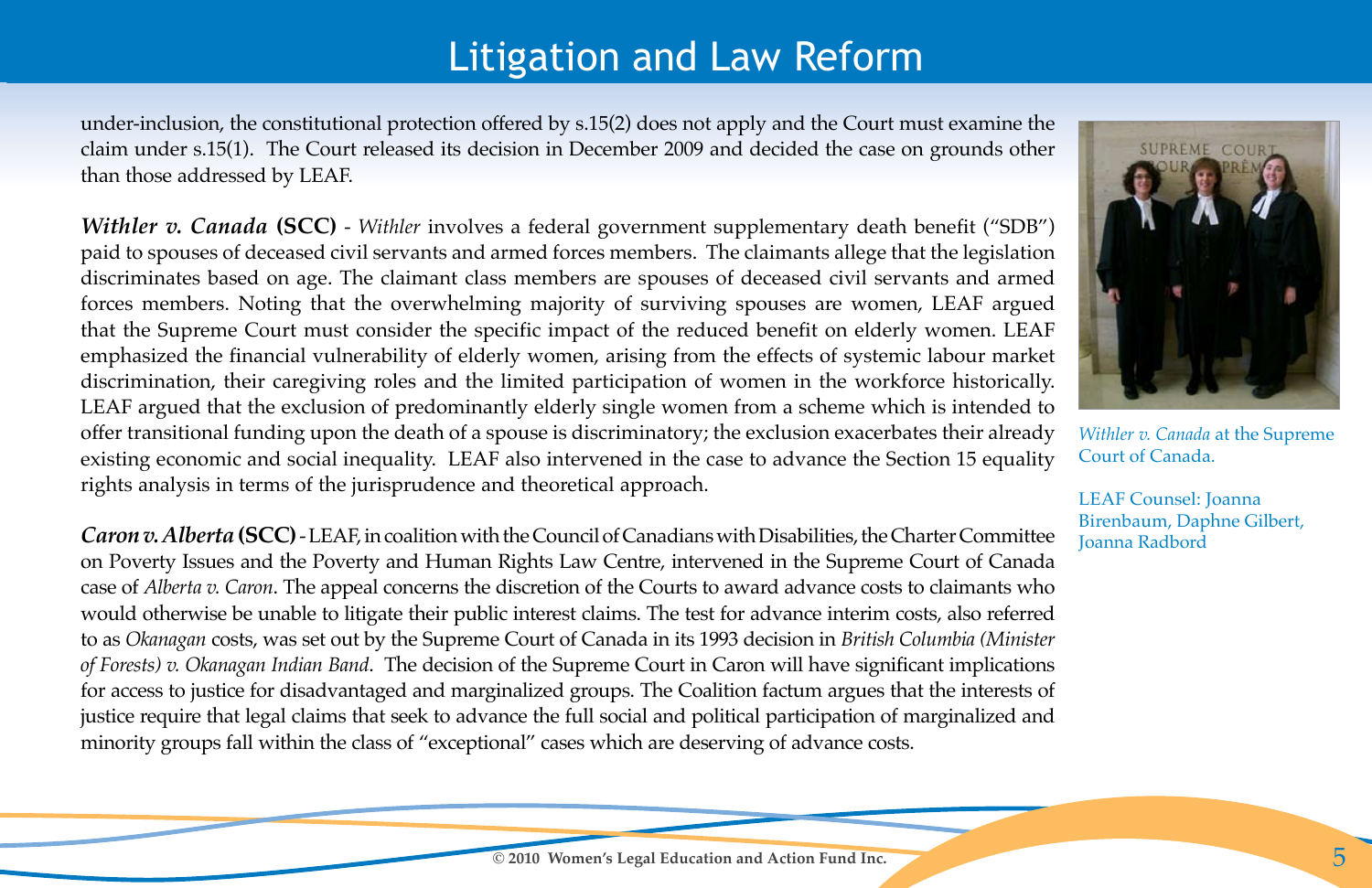LEAF has not limited its focus to sex inequality alone, but has developed approaches to equality law to expose how sex inequality is compounded by other prohibited grounds of discrimination such as:

- $\bullet$  Race
- $\bullet$  Class
- Aboriginal status
- Sexual orientation
- Poverty
- Disability

*N.S. v. R.* **(Ontario C.A.)** - involves a sexual complainant who was ordered to remove her niqab as a precondition to testifying at the preliminary inquiry of two men (relatives) charged with sexually abusing her as a child. LEAF was granted leave to intervene in August 2009. The appeal will be heard in June 2010. LEAF's factum argues that N.S. is entitled to wear her nigab at the preliminary inquiry and trial, and that an Order requiring N.S. to remove her niqab as a precondition to testifying would violate her rights under Sections 7 and 15 of the *Charter*.

### **Other Legal Work**

During this year, LEAF has also been engaged in discussions, research and legal activity in the areas of assisted human reproduction, prostitution and polygamy. LEAF also re-established its international legal presence by participating in the United Nations Commission on the Status of Women in March 2010.

Thanks to our dedicated volunteers who donated more than \$328,512 in pro bono legal services to LEAF in  $2009/10$ .

Thanks to the following organizations for supporting our legal work:

**The Law Foundation of Ontario** Building a better foundation for justice in Ontario







**Women's Legal Education and Action Fund Foundation**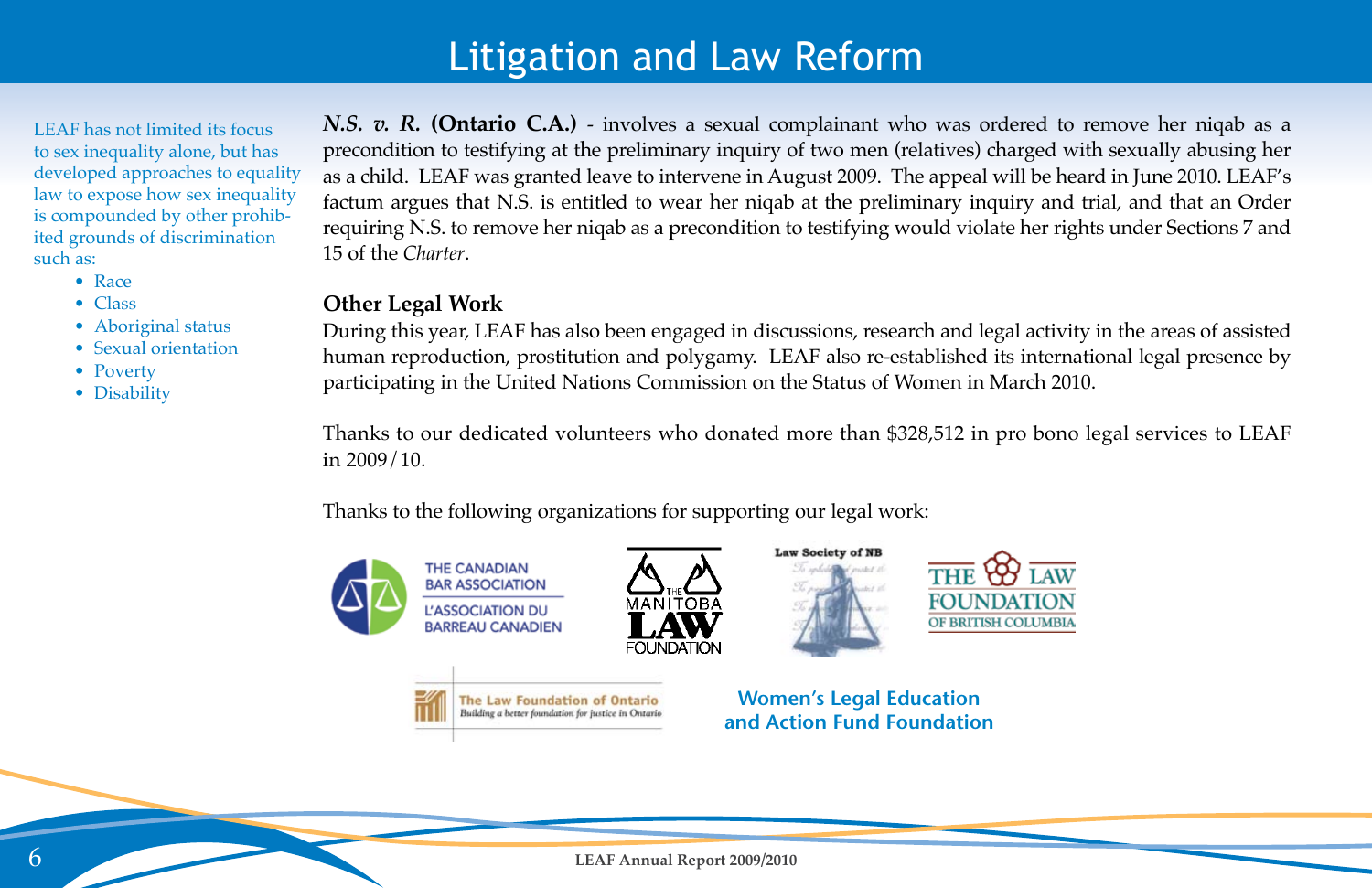### **Equality Rights Central (ERC)**

Equality Rights Central is targeted to equality seekers and advocates, to stimulate thought and discussion, and to monitor and advance the development of equality law in Canada. Some key features:

- Updates on significant equality issues moving through the courts
- Analysis of legal trends that impact on equality  $\bullet$
- Resources, facta, contacts and events  $\bullet$

ERC will track developing trends in equality jurisprudence, with a focus on the decisions of Boards and Tribunals, lower and appeal courts. In addition, legislative action and government policy will be followed. Resources including cases, analysis, submissions and media coverage will be posted.

Visitors to ERC will be able to find updates and contacts, view decisions and facta, and find out about cases in litigation and in the news. Cases of interest may include, but are not limited to, Section 15 of the Charter or a statutory human right, and will have implications for groups which experience exclusion, marginalization, disempowerment and other forms of disadvantage.

ERC will draw heavily on input from visitors, with ideas about cases in development or before the courts, decisions, current issues and trends that warrant further research, events and other resources.

ERC is sponsored by LEAF, and funded by grants from the Law Foundations of British Columbia, Manitoba, New Brunswick, and Ontario, as well as the LEAF Foundation.

Equality Rights

**Equality Rights Central is an** online source of current cases. trends, and commentary concerning equality and discrimination law and policy in Canada, developed by LEAF.

www.equalityrightscentral.com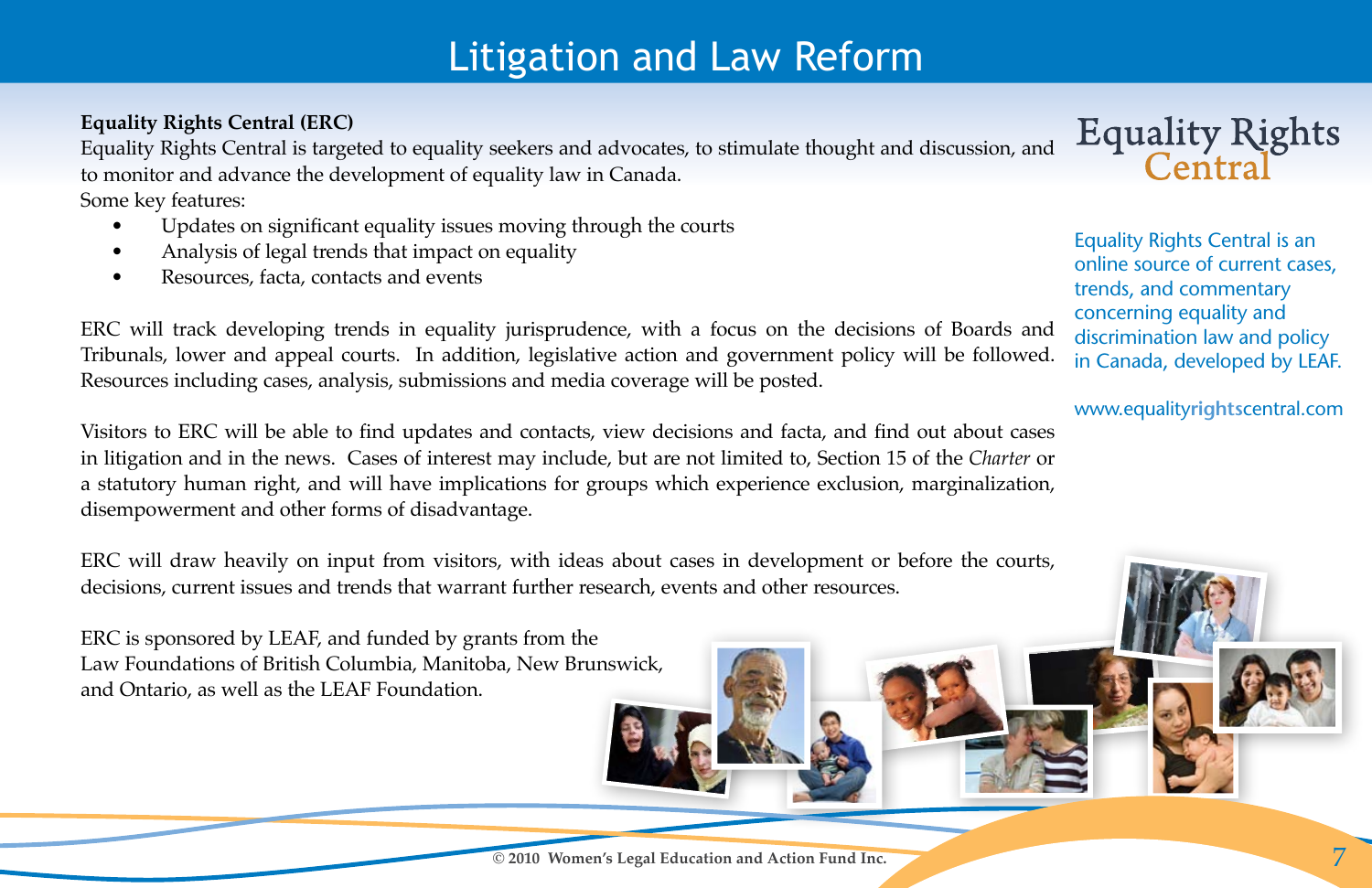# Public Legal Education



#### **RBC** Foundation<sup>®</sup>

#### **LEAF at Work**



Thanks to the above sponsors of the LEAF at Work program

The Ontario Trillium and RBC Foundations provided financial support to develop and pilot the LEAF at Work program in Ontario. LEAF at Work reaches both young women and men with the goal of closing the equity gap for groups who are marginalized in the workforce. Since its launch in September 2009, fifty volunteers have been trained to deliver the program to their peers around the province. Feedback from teachers, volunteers and students has been tremendous and bodes well for future programming.

#### **LEAF and Your Body**

The successful *No Means No* program, which examines myths and stereotypes about sexual assault and consent, now operates in seven regions. This engaging program promotes respectful, healthy relationships and raises awareness of discrimination against women across Canada.

| <b>Region</b> | Programs executed April 1/2009 -<br><b>March 31/2010</b> | Number/<br><b>Workshops</b> | <b>Total Number of</b><br><b>Students / Youth</b><br><b>Reached</b> |
|---------------|----------------------------------------------------------|-----------------------------|---------------------------------------------------------------------|
| Edmonton      | No Means No                                              | 7                           | 140                                                                 |
| Kingston      | LEAF at Work                                             | 2                           | 60                                                                  |
| Ottawa        | No Means No and LEAF at Work                             | 15                          | 375                                                                 |
| Sudbury       | <b>LEAF</b> at Work                                      | 5                           | 120                                                                 |
| Toronto       | No Means No and LEAF at Work                             | 47                          | 1175                                                                |
| Windsor       | No Means No and LEAF at Work                             | 10                          | 300                                                                 |
| Winnipeg      | No Means No                                              | 7                           | 190                                                                 |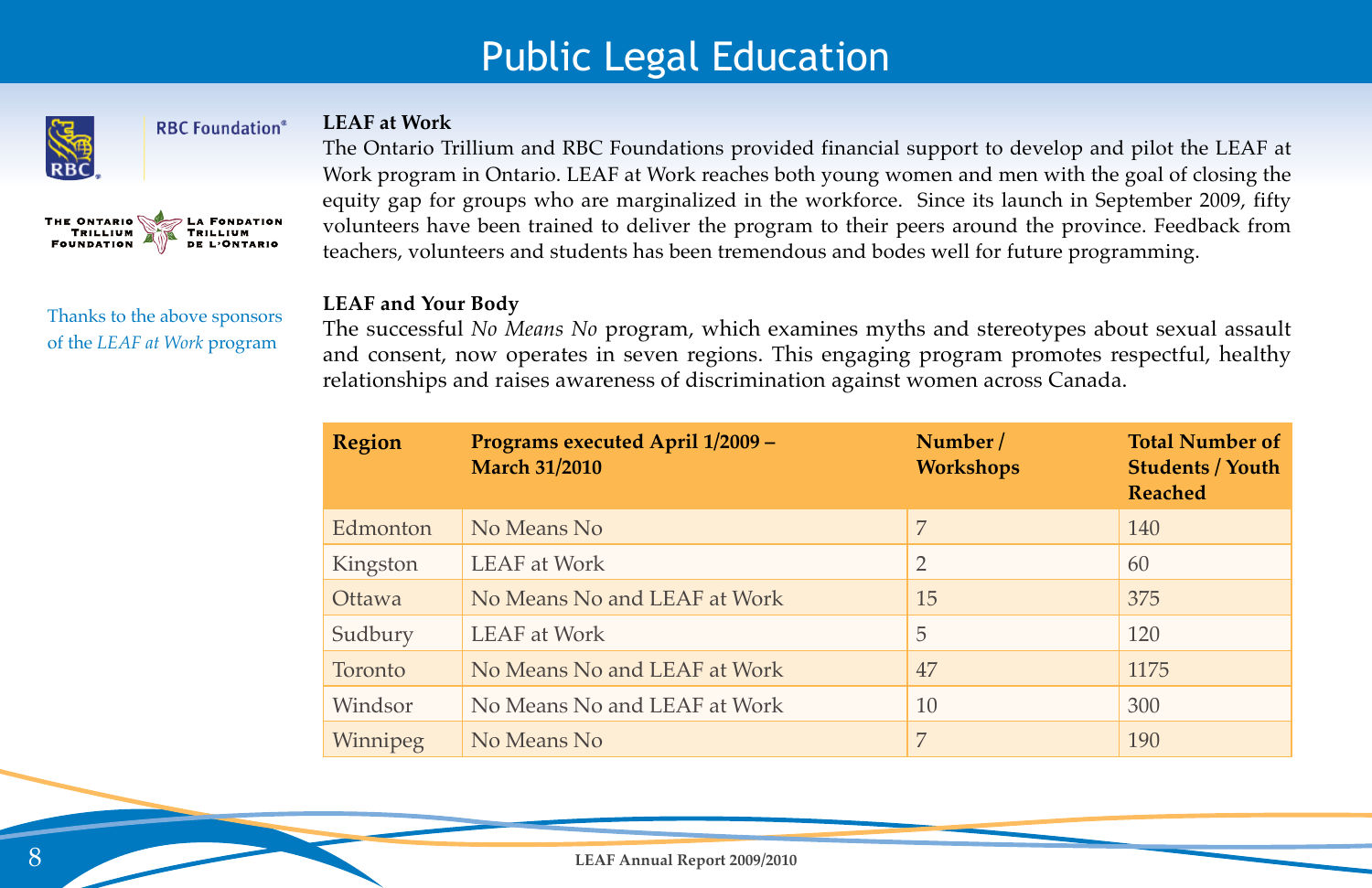# Public Legal Education

#### **Youth Commission**

As part of LEAF's 25th anniversary celebrations, in early 2010 LEAF launched a national Youth Commission. The program encourages youth from diverse backgrounds across Canada to critically examine how they view equality in their daily lives. Using youth-based social media, LEAF will engage youth (ages 14-25) in a national dialogue to determine how they define equality. With funding from the YWCA Eco Internship program, LEAF hired a youth, Samia Tecle, to spearhead the project. In addition, LEAF selected 12 dynamic and motivated youth from across Canada to assist with project implementation by surveying youth in their local communities on equality perspectives. Youth Commission findings are to be presented in the form of a written report and digital recording. These documents, to be made available online, will be resources for those wanting to increase their knowledge of how youth across Canada view and experience equality.

#### **Speakers Bureau**

In anticipation of our 25th year, LEAF is engaging new audiences through our Speakers Bureau. LEAF will deliver presentations that focus on LEAF's impact on equality, the relevance of Section 15 today and specific theme issues. The Speakers Bureau will provide interested organizations, groups, high schools, community centres and law firms with a speaker who will deliver a presentation adapted to suit the needs of each audience.

In 2009-10, LEAF delivered presentations on topics such as "Women's Rights are Human Rights", and "Real Equality", to groups in schools and community centres. Ten speakers are now part of the Speakers Bureau with many more expected for 2010/11. To find out how to book a speaker visit www.leaf.ca/speakers.





Youth Commission launches in Toronto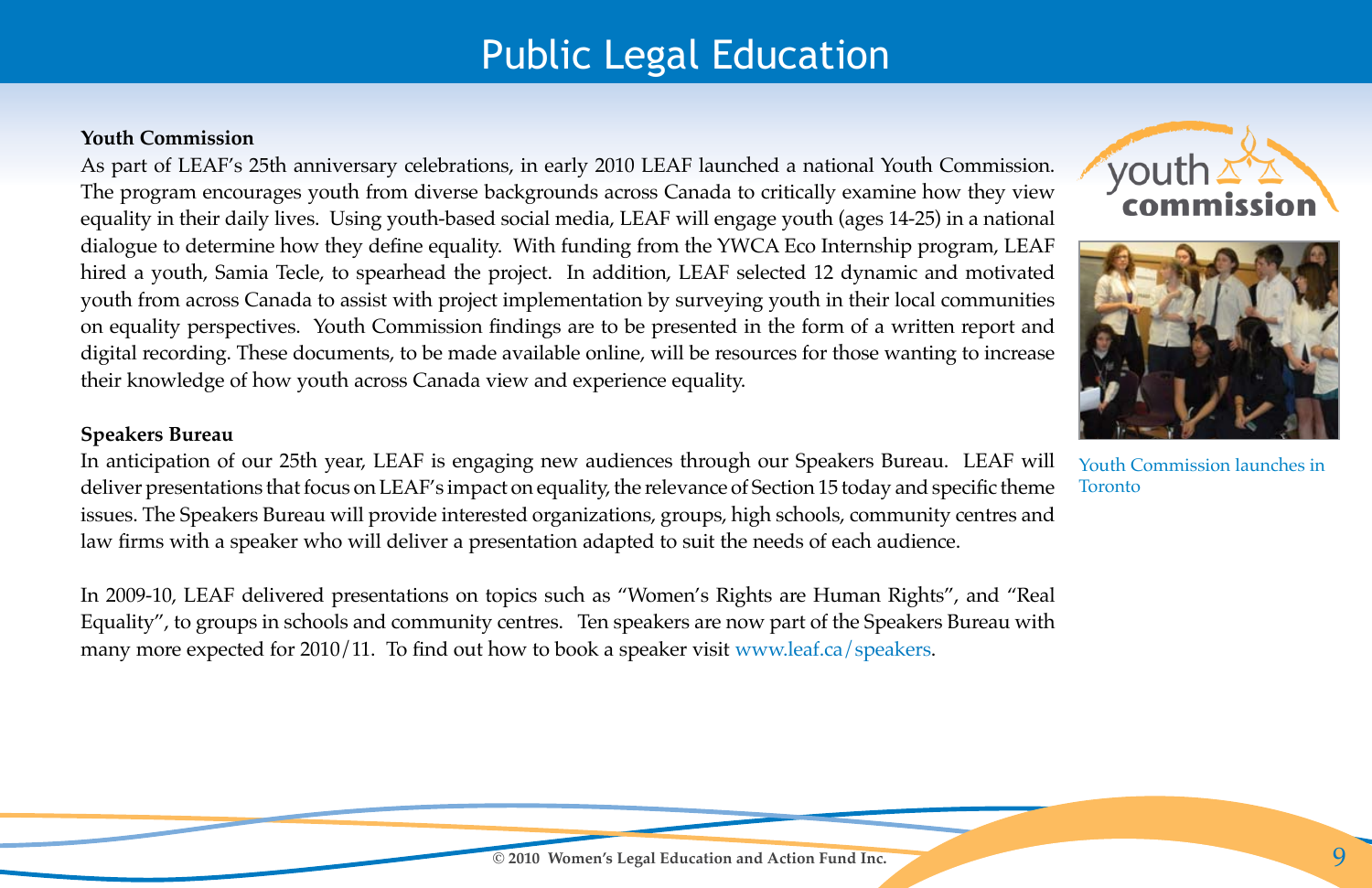# **Event Support**

# **Persons Day Breakfast 2009**



**LEAF** 

Persons Day **BREAKFAST** 

Bobbi Io Virtue (Trailblazer Tribute), Jeannette Corbiere Lavell (Speaker) and Elder Pauline Shirt

October 18, 2009, marked the 80<sup>th</sup> Anniversary of the Persons Case, which was settled when the Privy Council in England declared that Canadian women were indeed 'persons' under the law and thus could be appointed to the Senate. It has only been a lifetime - 80 years - that women in Canada have been declared "persons" under the law. What cannot be ignored is that many other women – racialized women, immigrant women and Aboriginal women - in Canada have not historically had the same status under the law. LEAF works to ensure that all women can fully participate in every aspect of public life.

Across the country, LEAF held annual Persons Day Breakfasts to raise awareness and funds for our work and branch development. Many thanks to the individuals, volunteers and businesses who supported the events.

Toronto, October 20, 2009 **Presenting Sponsor:** 

Advocates:

#### Patrons:



**Emcee: Sally Armstrong** Speaker: Jeannette Corbiere Lavell







Senator Nancy Ruth

Special tribute to our Persons Day 80th Anniversary Trailblazers: Ursula Martius Franklin, Elize Hartley, Mary Hesser, Laura Louise Legge, Flora Isabel MacDonald, Mimi Matte, Mayor Hazel McCallion, Mary Louise Morrison, Irene Uchida, Raphaelita Walker, Elizabeth Hillman Waterston, Margaret K. Weiers

**LEAF Annual Report 2009/2010**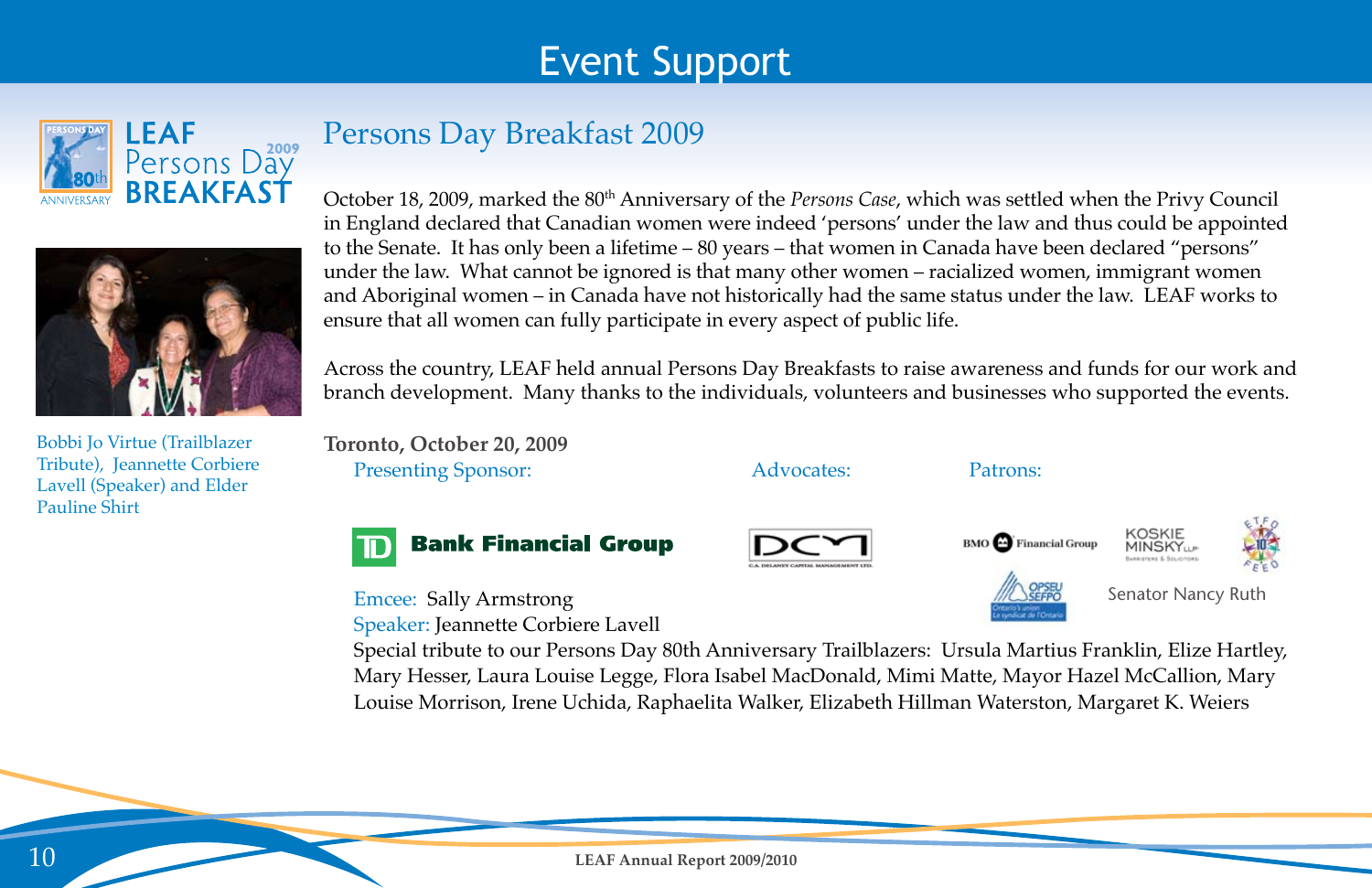# Event Support

#### **Edmonton, November 6, 2009**

Guest Speakers: Doris Buss, Chair of the LEAF Board of Directors and Associate Professor of Law at Carleton University in Ottawa, where she teaches and researches in the areas of international law, human rights, and social justice. Eighty invited 80 year olds (and older) who were present at the event, were heralded as foremothers whose lives spanned the crucial transition from "non-persons" to "persons".

#### **Halifax, October 19, 2009**

Guest Speaker: Rene Ross, Executive Director of Stepping Stone, an organization known for trailblazing work to provide a safe haven for, and to advocate on behalf of, sex workers in the Maritimes.

#### **Manitoba, October 16, 2009**

Guest Speakers: Professor Kathleen Mahoney, Former AFN Chief Phil Fontaine. Following the breakfast, both speakers generously spent two hours with high school students discussing issues and answering questions.

### **Ottawa, October 17, 2009**

Guest Speakers: Constance Backhouse, Distinguished University professor and University Research Chair at the Faculty of Law, University of Ottawa, internationally known for her feminist research and publications on sex discrimination and the legal history of gender and race in Canada.

### **Sudbury, October 23, 2009**

Guest Speakers: Senator Nancy Ruth, feminist, and philanthropist. The LEAF Person's Day Award, presented to women who have consistently furthered the cause of LEAF at local and national events, was awarded to Anne Cole.



artist

#### Partners:

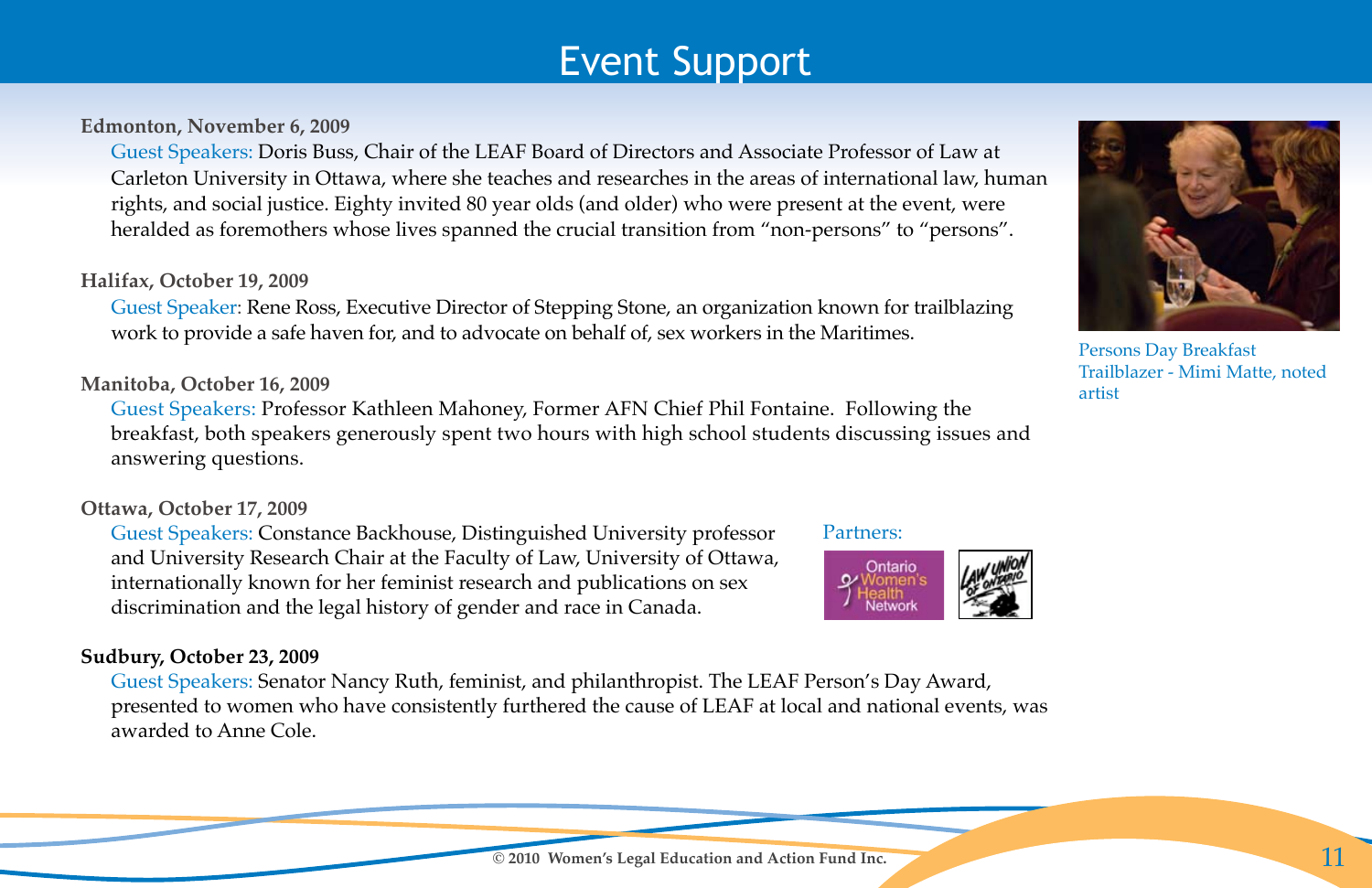# Event Support



Audrey M. Johnson, LEAF Executive Director and Beth Atcheson, LEAF Founder and award recipient

# Equality Day - April 17th

Equality Day, 2010, also marked the 25<sup>th</sup> Anniversary of LEAF and the 25<sup>th</sup> Anniversary of *Section 15* of the *Charter of Rights and Freedoms, which guarantees equality rights for women and other disenfranchised groups.* 

LEAF showcased the accomplishments of Canadian women lawyers who have excelled in the mostly male dominated legal profession. On Tuesday April 27, 2010, women lawyers who have made a difference for women and girls in Canada, stepped into the spotlight to be recognized as part of LEAF's Equality Day: A Celebration of Women, held in Toronto.

Co-Chairs: Kirby Chown and Sylvia Chrominska

Section 15 Sponsors:



#### Equality Partners:

Blake Cassels & Graydon LLP, Ernst & Young LLP, Dickson MacGregor Appell LLP, Hollaman Estate Litigation LLP, Irwin Law, Lenczner Slaght Royce Smith Griffin LLP, Ogilvy Renault LLP, Ontario Bar Association, Ontario English Catholic Teachers' Association, Ontario Liberal Caucus, Ontario Nurses Association, Osler, Sack Goldblatt Mitchell LLP, Torkin Manes Barristers and Solicitors

### Women Lawyers Who Have Made A Difference:

Founders of LEAF: Beth Atcheson, Mary Eberts, Marilou McPhedran, Yvonne Peters, Eloize Spitzer, Beth Symes, and Susan Tanner

### Equality Day- Section 15 Honourees:

Deborah M. Alexander, Jennifer Babe, Mary Louise Dickson, barbara findlay, Elizabeth McIntyre, Sheila McIntrye, Sharon McIvor, Mary Jane Mossman, Helena Orton (posthumously), Kim Pate, Laurie Pawlitza, Linda Silver Dranoff, Elizabeth Shilton, Latha Sukumar, and Lisa Vogt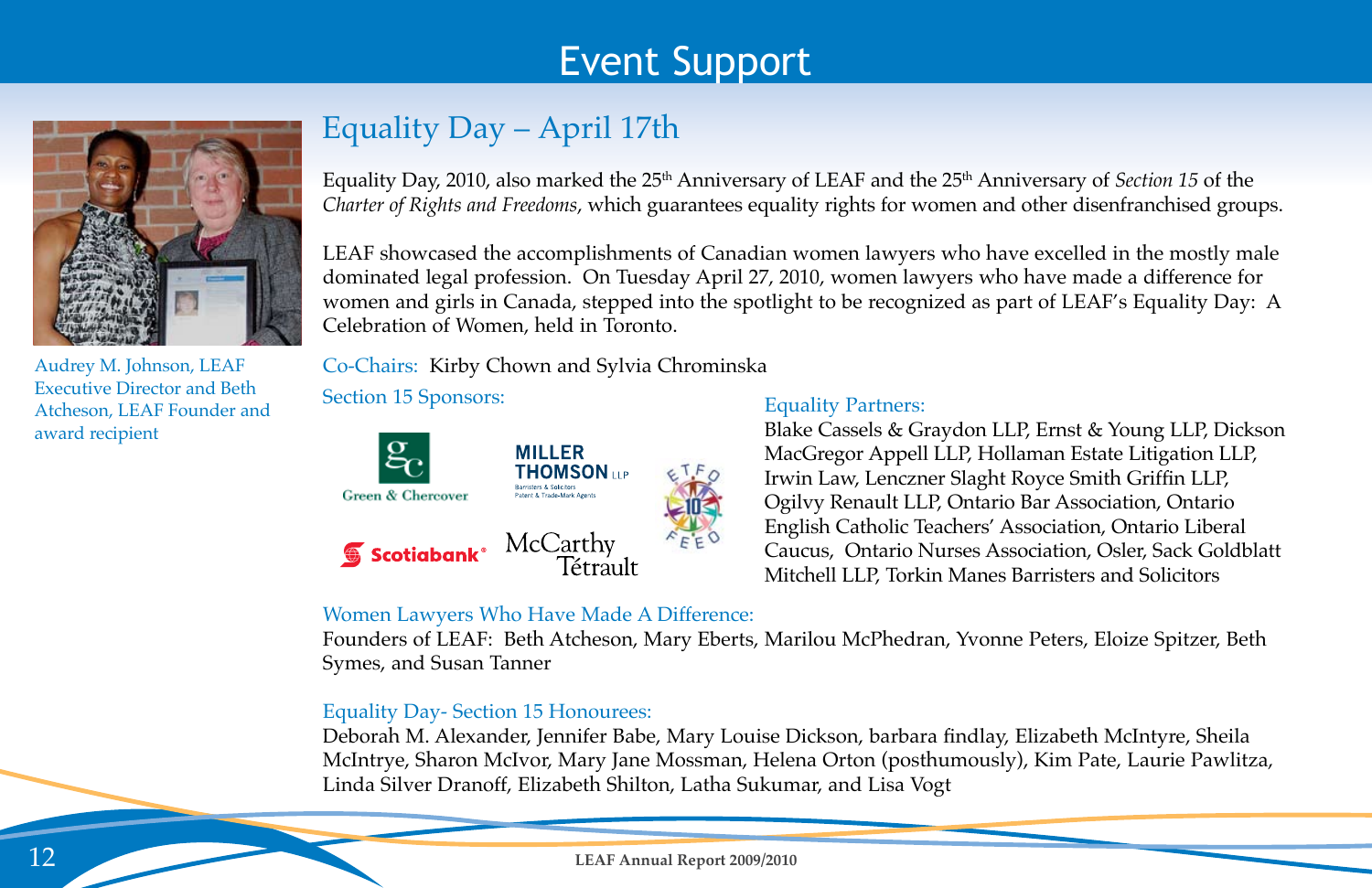# **Fund Development**

LEAF's mandate continues to be relevant and important for women and girls in Canada. A generation of young people have grown up under the protection of the Charter and Section 15, and reaped the benefits of LEAF's cases and work. This was possible because of our donors and sponsors. As we enter our 25<sup>th</sup> year in 2010, the support of our donors has never been more critical to our work. Our monthly donor program continues to prosper with over 290 donors in the Program.

A very special thank you to everyone that continues to support our work – donors, supporters, sponsors, partners, volunteers and members.

#### Core Funder:

Women's Legal Education and Action Fund Foundation

#### $$10,000 +$

C.A. Delaney Capital Management Ltd CAW - Canada Social Iustice Fund Estate of Mary Joyce Booth Estate of Merelyn (Lynne) Joan Dominico The LEAF Foundation New Brunswick Law Foundation The Ontario Trillium Foundation RBC Foundation TD Bank Financial Group The Law Foundation of Ontario The Estate of Doris Anderson

#### $$1000 - $9999$

Anonymous Allstate Insurance Company of Canada Appleby College **Beverley Baines** 

\*denote-staff/ board contribution

**Ben Moss Jewellers Jalynn Bennett** Katherine Blake\* Blake, Cassels & Graydon LLP **BMO Financial Group** Borden Ladner Gervais LLP Charles Coffey Marsha Copp Davies Howe Partners Catherine Delaney Mary Di Salvo Elementary Teachers' Federation of Ontario Emery Jamieson LLP Epstein Cole LLP Ernst & Young LLP Faculty of Law, University of Toronto Fern Hill School Anne Forrest Fraser Milner Casgrain LLP Yola Grant Green & Chercover

Barbara Hackett Lynda Hamilton Hicks Morley Hamilton Stewart Storie LLP IBM Employees' Charitable Fund Irwin Law Inc **Beverley Jenkins** Audrey Johnson\* Ellen Karp Koskie Minsky LLP **LAWPRO** Lax O'Sullivan Scott LLP **LEAF** Sudbury Nancy Lee Barbara Lynn LeGate Lenczner Slaght Royce Smith<br>Griffin LLP Liberal Caucus Ontario Nancy MacKellar The Honourable Margaret McCain McCarthy TÈtrault LLP Mel McDonald

McPhadden Samac Merner Barry Shelagh M'Gonigle Miller Thomson LLP Minden Gross LLP Mary Jane Mossman Nancy's Very Own Foundation Ogilvy Renault LLP Ontario Bar Association Ontario English Catholic Teachers' Association Ontario Federation of Labour **Ontario Nurses' Association** Ontario Public Service Employees Union Ontario Secondary School Teachers' Federation Osler, Hoskin & Harcourt LLP Paliare Roland Rosenberg Rothstein LLP **RBC** Senator Nancy Ruth Sack Goldblatt Mitchell LLP Scotiabank Group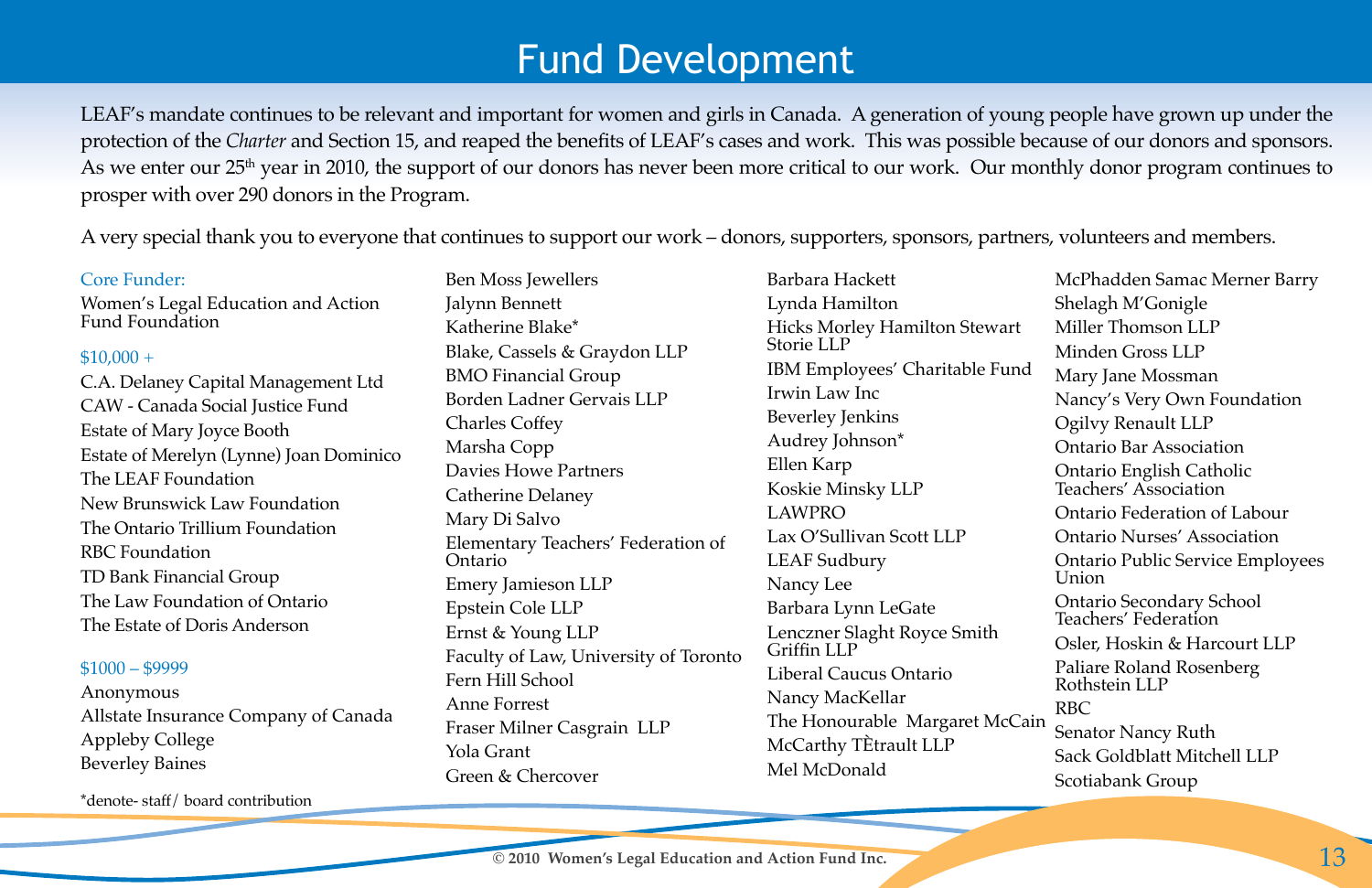# **Fund Development**

Stockwoods LLP **Beth Symes** Symes & Street Taylor McCaffrey LLP Teplitsky, Colson LLP The Belinda Stronach Foundation The Caldwell Partners International The Law Foundation of British Columbia The Law Society of Upper Canada The Manitoba Law Foundation Torkin Manes Cohen Arbus LLP Torvs LLP United Way of Greater Toronto United Way Of Oakville Wawanesa Mutual Insurance Co. YWCA Toronto

#### $$500 - $999$

Ackroyd LLP Acquire Capital Aeses Aikins, MacAulay & Thorvaldson LLP **Janet Alexander-Smith** Anonymous Jane Arnold Assiniboine Credit Union

Elizabeth Berry **Blaney McMurtry LLP** Mariorie Blankstein Kim Brooks\* Cynthia Brown Nick Busing CaleyWray Canadian Union of Postal Workers Edmonton Amauri Caversan **Chivers Carpenter** City of Edmonton Closson-Chase Vineyards Inc. Cochard Johnson LLP Donna Dooher Vreni Ducommun Duncan & Craig LLP Helen Elfert Field Law LLP **Fillmore Riley LLP** Carol-Anne Fitzwilliam **Ion Gerrard Iane Glassco** Glenburnie School Miriam Grassby Great West Life Assurance Helen Greaves Debra Hathaway Hill Dewar Vincent

John Howard Cellars of Distinction Janice Kostash **KPMG** John Loosemore Darlene Madott Patrick Mahonev Lauren Marshall Moira McConnell Leslie McIntosh MGI Financial Inc. R. Mowat MTS Allstream Mvers Weinberg **Emily Noble** O'Hanlon Paving Limited Kathleen O'Neil Patricia Paradis Parlee McLaws LLP Alexandria Pike Tannis Richardson Terrie Russell\* Robyn Ryan Bell Godyne Sibay Carole Simonedahan Hana Soukup Razga **Rosemary Speirs** Patricia Staton Tapper Cudy

The Bra Bar & Panterie The North West Company (Northern) Inc. Jennifer Tomaszewski\* **Tomboy Tools UFCW - Local 401** United Way of Ottawa Judy Wolfe **Tracy Wynne** 

#### 25th Anniversary Campaign Donors

Janet N Alexander-Smith Gail Asper Stephen G. Blair Kirby Chown Delores M. Crane Vreni Ducommun Jovce A. Green Malka Green I David Hulchanski Anne E. Parker Phyllis M. Robinson Betty L. Ross Godyne Sibay Patricia Staton Vilborg Wilson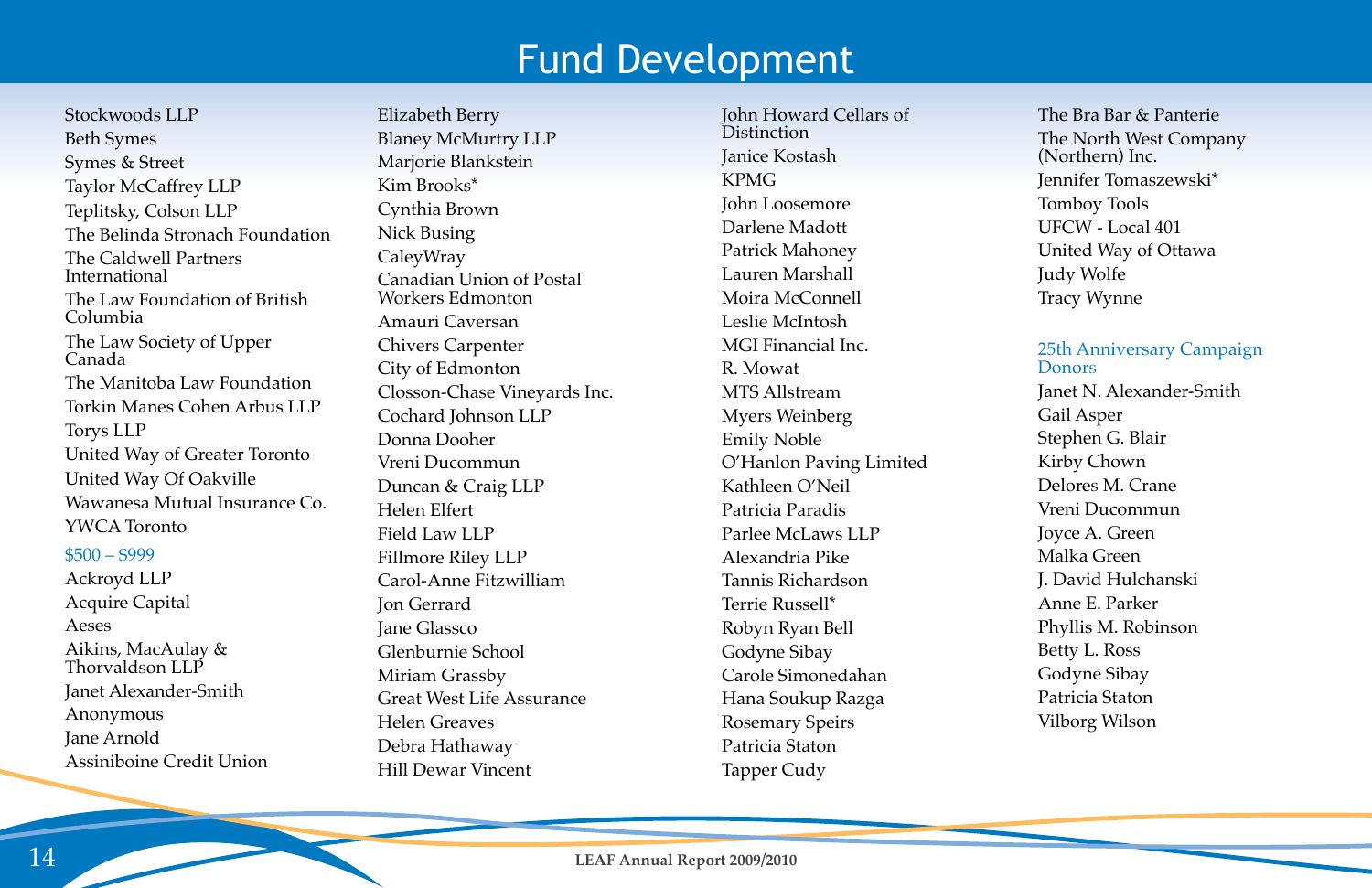# Finances 2009-2010



\$1,435,065

Complete audited statements available on request. Charitable BIN: 10821 9916 RR0001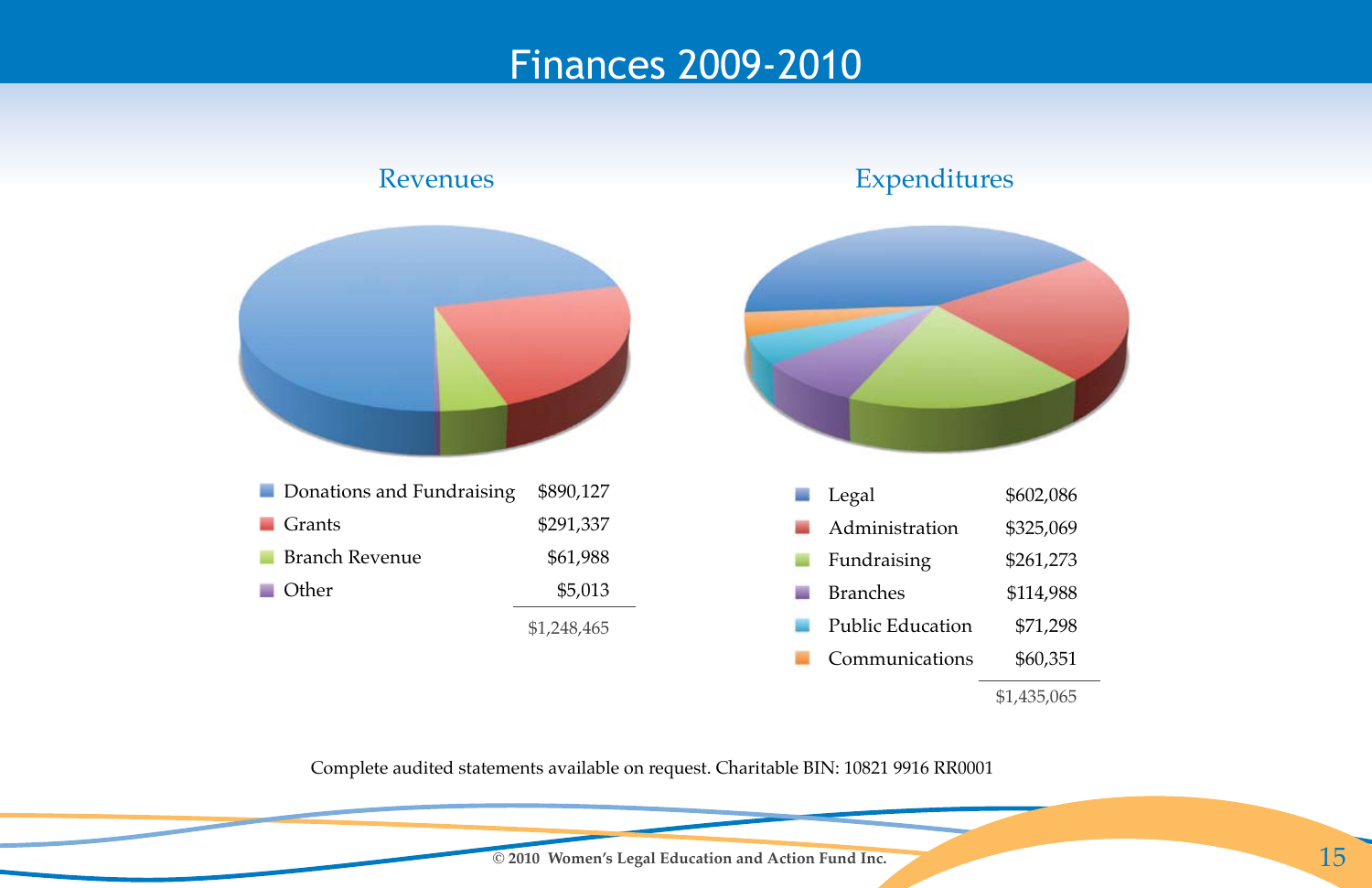# People at LEAF 2009-2010

2009 LEAF Volunteer Award Recipients

#### **Eloise Spitzer Lifetime Recognition Award**



Betty Hopkins, who has been a volunteer at the national and provincial Board levels, began her involvement with LEAF in 1990

**LEAF Contribution Award** Co-Recipients were Leslie Middaugh, Past Chair of LEAF Toronto, and Darlene Rites, who started a new Branch of LEAF in Windsor in 2008

### **Board of Directors**

Elizabeth Adjin-Tettey Beverley Burns, Vice Chair Doris Buss, Chair Cleta Brown Leslyn Ann Lewis Carissima Mathen Roberta Robb Marilyn Roycroft **Terrie Russell** Rose Sangster, Treasurer **Jennifer Tomaszewski** Bevin Worton

# **Branch Chairs**

Adrienne Anderson, Chair, Windsor. ON

Rebecca Cuthbertson Hulst. Chair, Edmonton, AB

Melanie Farber. Co-Chair/ Treasurer, Toronto, ON

Betty Hopkins, Winnipeg, MB

Tannys Laughren, Co-Chair, Sudbury, ON

Amelia Martin, Co-Chair/ Treasurer, Ottawa, ON

Caitlin Maxwell. Co-Chair. Ottawa, ON

Amy Moen, Chair, Halifax, NS

Lisa Murphy, Charlottetown, PEI

Carol Stos. Co-Chair. Sudbury, ON

Elizabeth Whitsitt, Chair, Calgary, AB

Kate Zavitz, Co-Chair, Toronto, ON

### **Past Chairs**

Laurie Chaput, Sudbury, ON Lindsay Fox, Ottawa, ON Sheila Greene. St. John's. NL Leslie Middaugh, Toronto, ON Darlene Rites, Windsor, ON Ruth Welsh, Saskatoon, SK

### **Education Program**  $Commit$

Pia Hundal Jennifer King Ausma Malik Anne-Marie McElroy Rakhi Pancholi Roberta Robb Naomi Schmold Seema Shah Lisa Taylor Chioma Ume Bevin Worton, Chair

### **Fund Development** Committee

Courtney Lester Leslyn Ann Lewis **Jamie Liew** Laura Manning Taryn McCormick Rita Richardon Terrie Russell, Chair Elizabeth Whitsitt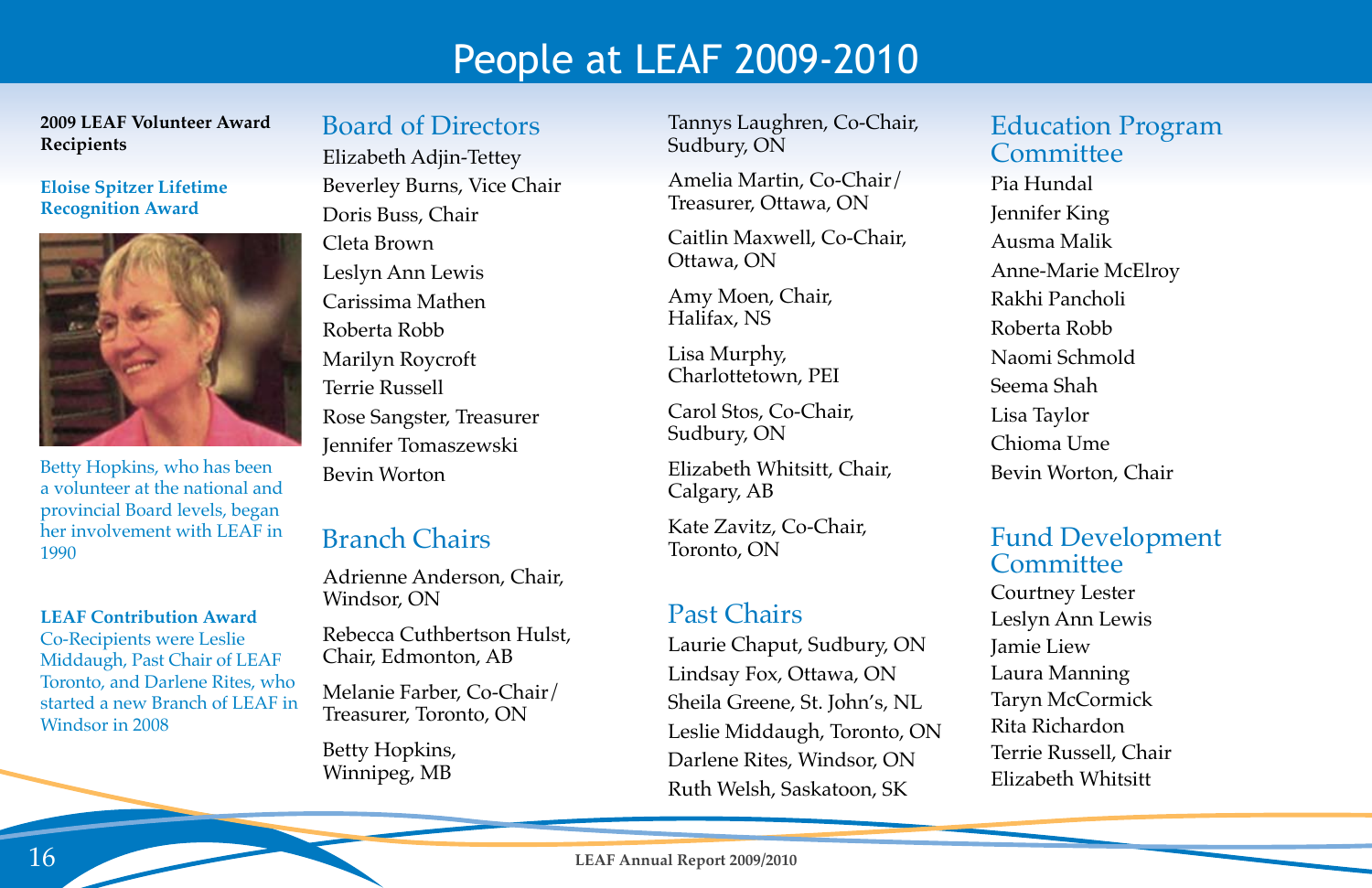# People at LEAF 2009-2010

# Governance Committee

Karen Kwan Anderson Lorraine Anderson Beverley Burns, Chair Michelle Coombs Lisa Harris **Jennifer McAleer** Robin Reinertson Amy Salyzyn Jennifer Tomaszewski Barbara Werner

# Law Program  $Commit$

Elizabeth Adjin-Tettey Suzanne Bouclin Kim Brooks Doris Buss Kerri Froc Daphne Gilbert Isabel Grant Carissima Mathen, Chair Najomi Metallic Debra Parkes Ioanna Radbord **Jackie Tabar** 

### **Nominating Committee**

Rebecca Cuthbertson Hulst Martha Pavnter Katie Rowen Marilyn Roycroft, Chair Shannon Williams

# Program Development Committee

Susan Patterson Glover Carissima Mathen Roberta Robb Rose Sangster Jennifer Tomaszewski, Chair

### 25<sup>th</sup> Anniversary Committee

Lan Tuvet An Pia Hundal Marilou McPhedran Pat Paradis, Chair Megan J. Reid Shireen Sondhi Beth Symes

# National Office

Tracey Adams, Accountant Marian Ali, Legal Assistant Joanna Birenbaum. Director of Litigation Katherine Blake. Director of Fund Development Audrey M. Johnson, Executive Director Heather Kindness, Executive Assistant Via Kurlinas, Gift Processing Coordinator Niki Popper, Education Coordinator Tamar Witelson, Staff Lawyer Nicole Curling, Past Director of Communications Anita Hannam. Past Administrative Assistant Kathy Roulston, Past Fund Development Assistant

### **Interns**

Ranna Bernard Hannah Kingdom Kelly Stevenson Samia Tecle



Marian Ali, Legal Assistant  $(celebrated 15 years with LEAF)$ in 2009) and Founder Marilou McPhedran



The staff of LEAF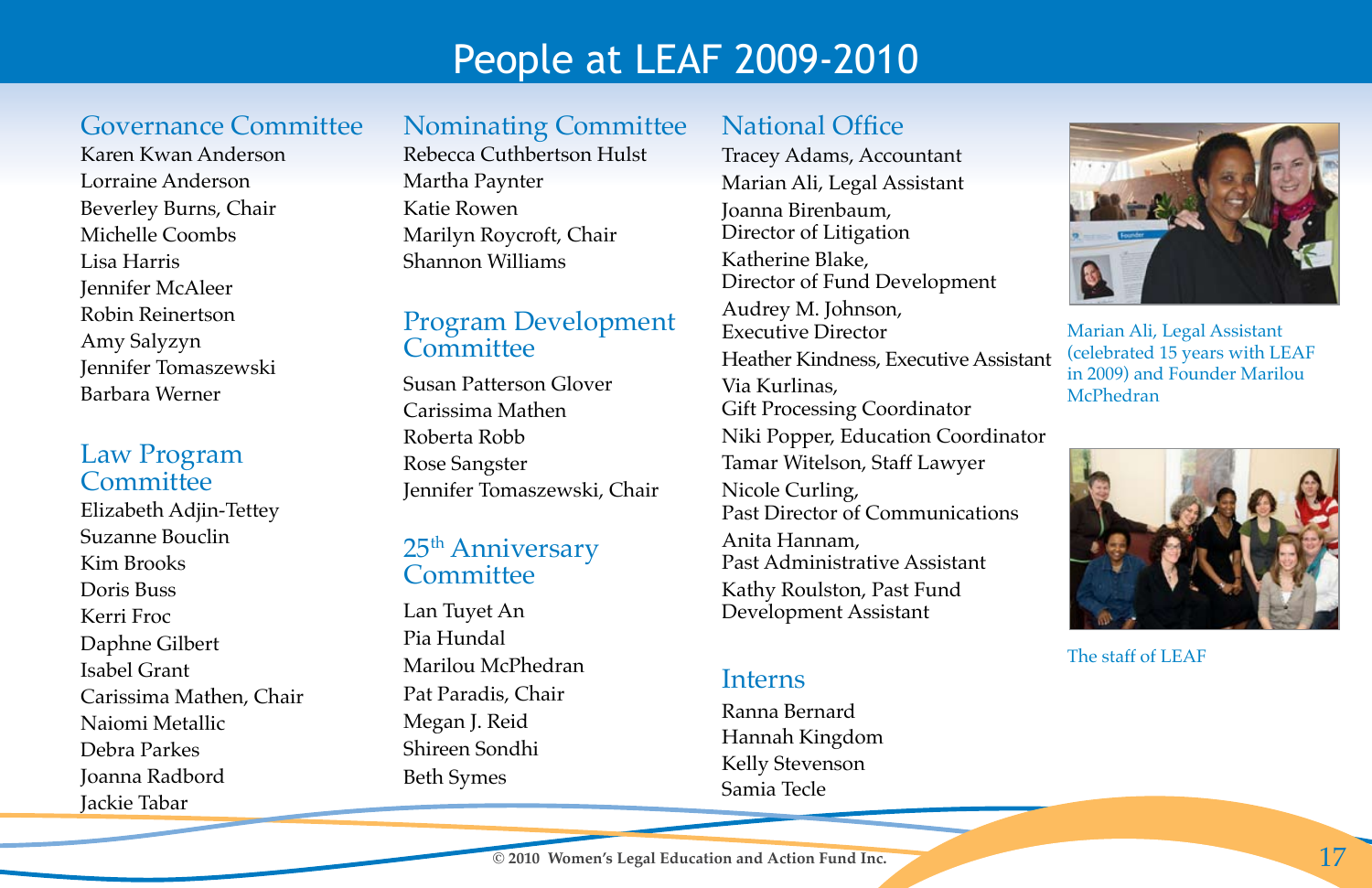# **7KH-XVIWLFH Support LEAF**



*"I believe that ultimately we must give full effect in our society to the principle of equality. Women will never have equal status with men in the home if they don't also have equal status with men in the world outside."*

lustice Bertha Wilson. B'nai Brith Women's National Convention

### **The Justice Bertha Wilson Fund**

In recognition of the 2007 passing of Justice Bertha Wilson, LEAF launched the Justice Bertha Wilson Fund to honour her memory. As the first woman appointed to the Supreme Court of Canada, in the same year that the Charter of Rights and Freedoms was enacted, Justice Wilson has had a profound impact on issues that have always been important to LEAF. Her legal decisions in the area of reproductive rights, refugee status, violence against women, property rights and family law matters have made an indelible mark on the equality landscape of Canada. The Justice Bertha Wilson Fund in its second year has grown to over \$110,000 in revenue.

Help create the society envisioned by Justice Bertha Wilson: one governed by comprehensive equality laws, justice for the disenfranchised and marginalized, equal access to the courts and the protection of all our human rights.

If you are interested in becoming a founding supporter of the Justice Bertha Wilson Fund, please contact Katherine Blake, 516-595-7170 x222, k.blake@leaf.ca.

#### Ambassadors

Justice Clair L'Heureux-Dubé Mary Jane Mossman Linda Silver Dranoff

#### Founders

Gail Asper O.C., O.M. Shirley Greenberg C.M. Jacqueline Shumiachter

#### Leadership Circle

Beverley Baines Cynthia C. Brown Mary Di Salvo Carol-Anne Fitzwilliam Debra Hathaway **Judith Huddart** Justice Clair L'Heureux-Dubé Moira McConnell Mary Jane Mossman Roslyn F. Mounsey R B Mowat Sandra Y. Nishikawa Robyn M. Ryan Bell Linda Silver Dranoff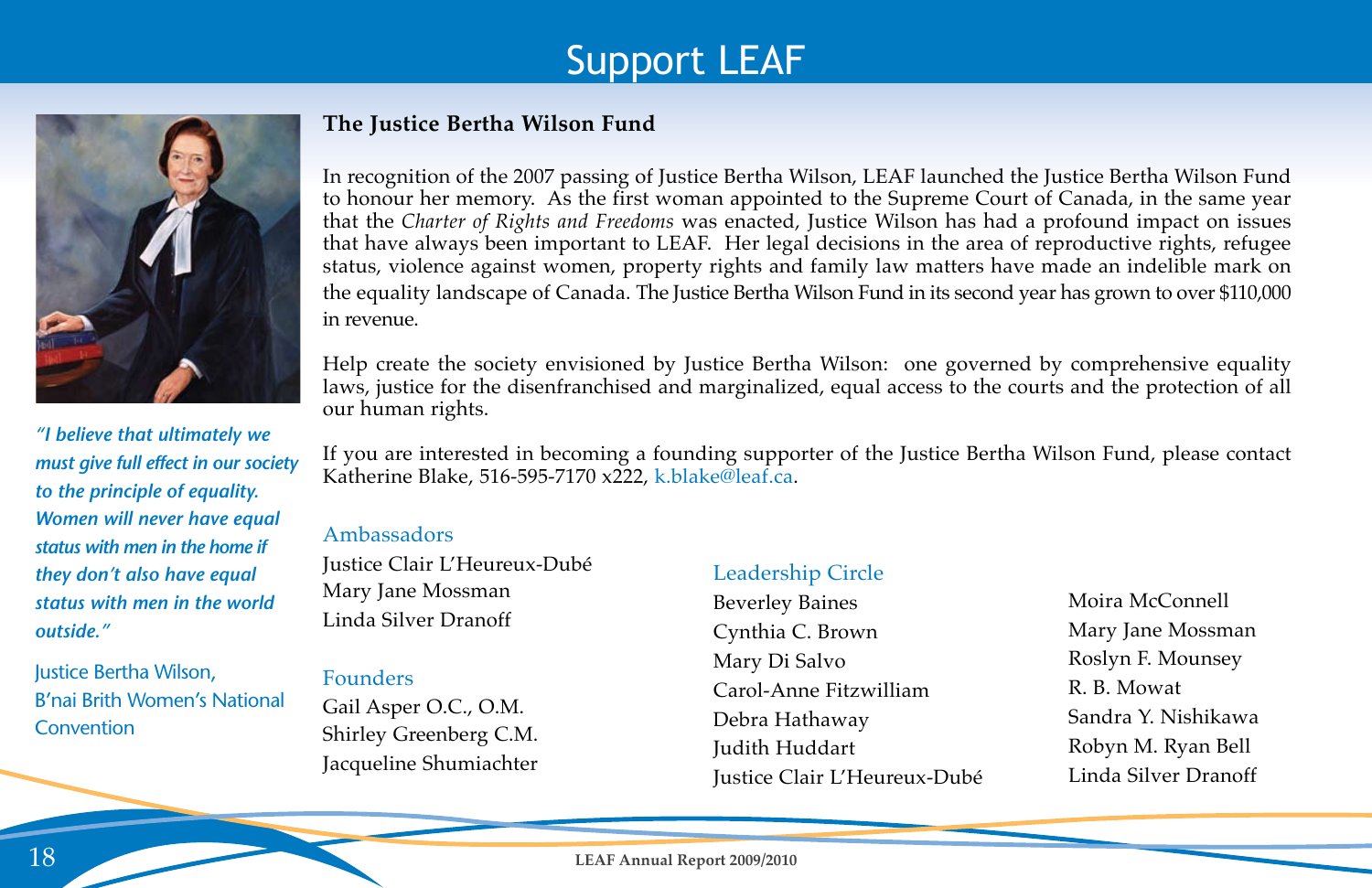# **LEAF exists because of you!**

Please consider a monthly contribution or an increase to your current monthly contribution.

Giving monthly is the most effective way to ensure LEAF's sustainability and the advancement of women's equality across the country. Any gift can make a big difference in the lives of all women and girls in Canada.

### **Join the Justice Bertha Wilson Leadership Circle.**

Help create the society envisioned by Justice Bertha Wilson: one governed by comprehensive equality laws, with justice for the disenfranchised and marginalized, equal access to the courts and the protection of all of our human rights.

I would like to designate my donation to the Justice Bertha Wilson Fund

Please add me to the LEAF National email list.

Please send me information about joining the LEAF Branch in my area.

I authorize LEAF to share my contact details with the closest LEAF Branch so I can be informed of local activities.

# Thank you for your support!

 $\overleftarrow{\mathsf{X}}$ 

Women's Legal Education and Action Fund (LEAF) 60 St. Clair Avenue East, Suite 703 Toronto, ON M4T 1N5 www.leaf.ca  $Tel: 416-595-7170$ Fax: 416-595-7191 Toll Free: 1-888-824-5323 E-mail: donate@leaf.ca

### Yes, I want to invest in the work of LEAF by giving a monthly contribution of:



I authorize LEAF to draw donations on the bank account (please provide a void cheque) or credit card specified, on the 15th day of every month. I understand that I may change or cancel my donation at any time.



If donating by cheque, please make payable to: LEAF or Women's Legal Education and Action Fund Inc.

### I prefer to donate using my credit card:

| $\Box$ Visa $\Box$ MC $\Box$ Amex |  |  |
|-----------------------------------|--|--|
|                                   |  |  |
|                                   |  |  |
| as it appears on card             |  |  |
| Signature:                        |  |  |
| Date: $\qquad \qquad$             |  |  |
|                                   |  |  |

Charity Registration Number 108219916 RR0001